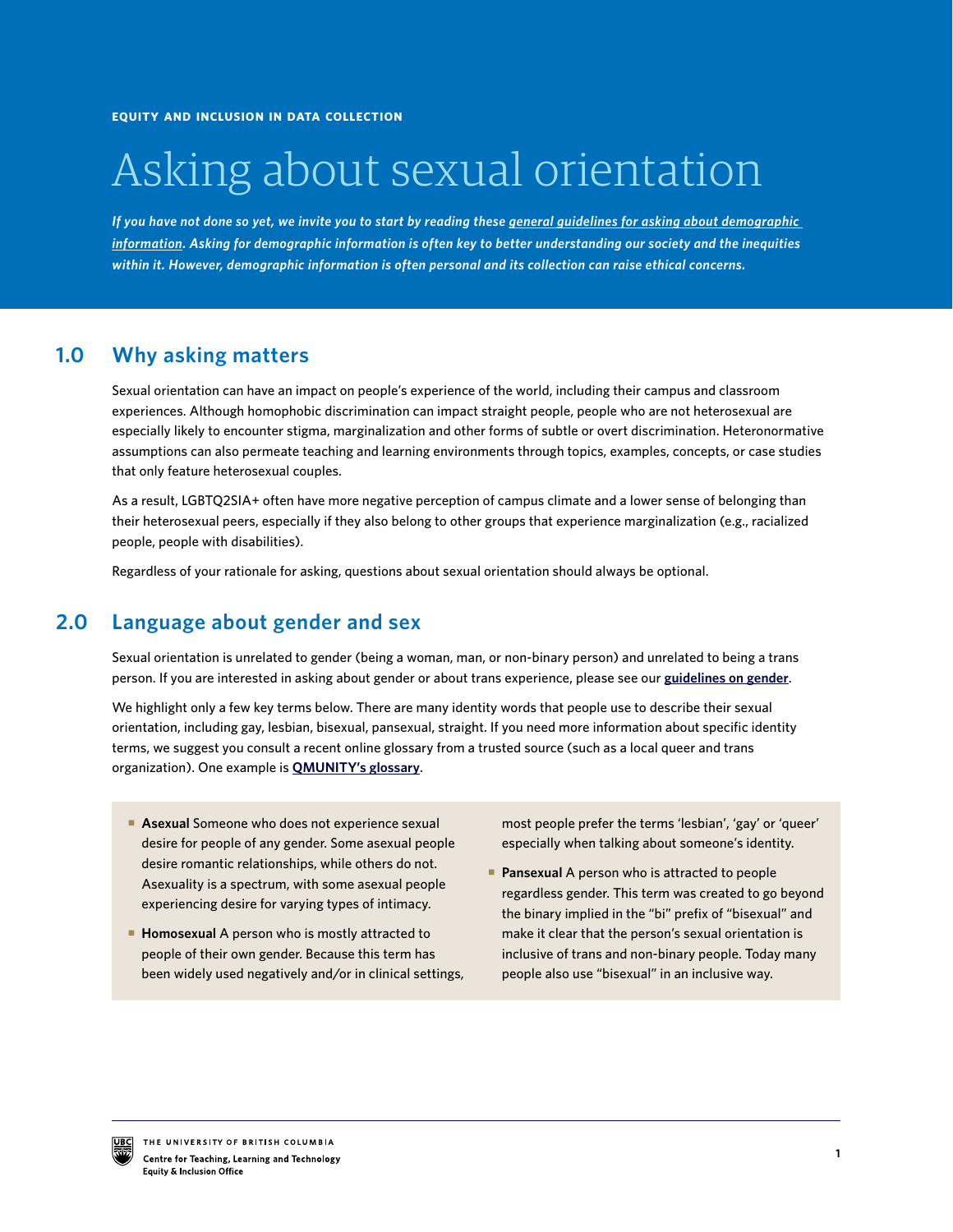- **Queer** A term that has traditionally been used as a derogatory and offensive word for LGBTQ2SIA+1 people. Many have reclaimed this word and use it proudly to describe their identity. Queer is also used as an inclusive umbrella term, and many people use it to signal that their identity is inclusive of trans and non-binary people.
- **Sexual orientation** Refers to someone's emotional, romantic or sexual attraction, desire or affection for another person.
- **Two-Spirit** "Two-Spirit" is a term used within some Indigenous communities, encompassing cultural,

spiritual, sexual and gender identity. The term reflects complex Indigenous understandings of gender roles, spirituality, and the long history of sexual and gender diversity in Indigenous cultures. Individual terms and roles for Two-Spirit people are specific to each nation. Due to its cultural, spiritual, and historical context, the concept of "Two-Spirit" is to be used only by Indigenous people. However, not all Indigenous people who hold diverse sexual and gender identities consider themselves Two-Spirit, many identify themselves as lesbian, gay, bisexual, trans, queer, or other identity terms. (Source: **[www.phsa.ca/](http://www.phsa.ca/transcarebc/trans-basics/two-spirit) [transcarebc/trans-basics/two-spirit](http://www.phsa.ca/transcarebc/trans-basics/two-spirit)** )

## **Being specific, relevant and inclusive when asking about sexual orientation 3.0**

# **Am I asking about identity, attraction or behaviour?**

The concept of sexual orientation contains multiple aspects including identity, attraction or behaviour. For some people, the three layers align neatly, but not for everyone. For example, a man may be attracted to people regardless of gender, but have sex much more frequently with men, and identify as gay. Or a non-binary person may identify as queer, experience attraction to people of all genders, but be in a committed partnership with a woman.

In the context of teaching and learning, people's identities – as lesbian, queer, Two-Spirit, gay, asexual, etc. – is most likely to be relevant. In other contexts, attraction or behaviour may be as, or more, important than identity. If you have determined that questions about sexual orientation are relevant to your research, make sure you are asking in a way that distinguishes between these three different layers: identity, attraction and behaviour.

An additional reminder: Discussions of sexual identity often overlook people who are asexual or aromantic, despite the fact that these identities have also been frequently marginalized or made invisible. Consider including these identities and perspectives as well.

## **How should I consider privacy concerns?**

Some people – though not all! – feel like their sexual orientation is a private matter, and others may wonder why you are asking this question or feel like this information is not relevant. Others still may be concerned about being outed as non-heterosexual by sharing this information.

Make sure you take these concerns about privacy into consideration by making any question about sexual orientation optional. You can also include a rationale for why you chose to ask the question, or acknowledge potential privacy concerns and the steps you're taking to mitigate risks.

1 Lesbian, Gay, Bisexual, Trans, Queer, Two-Spirit, Intersex and Asexual. The plus sign indicates the possibility of other labels not captured in the list.

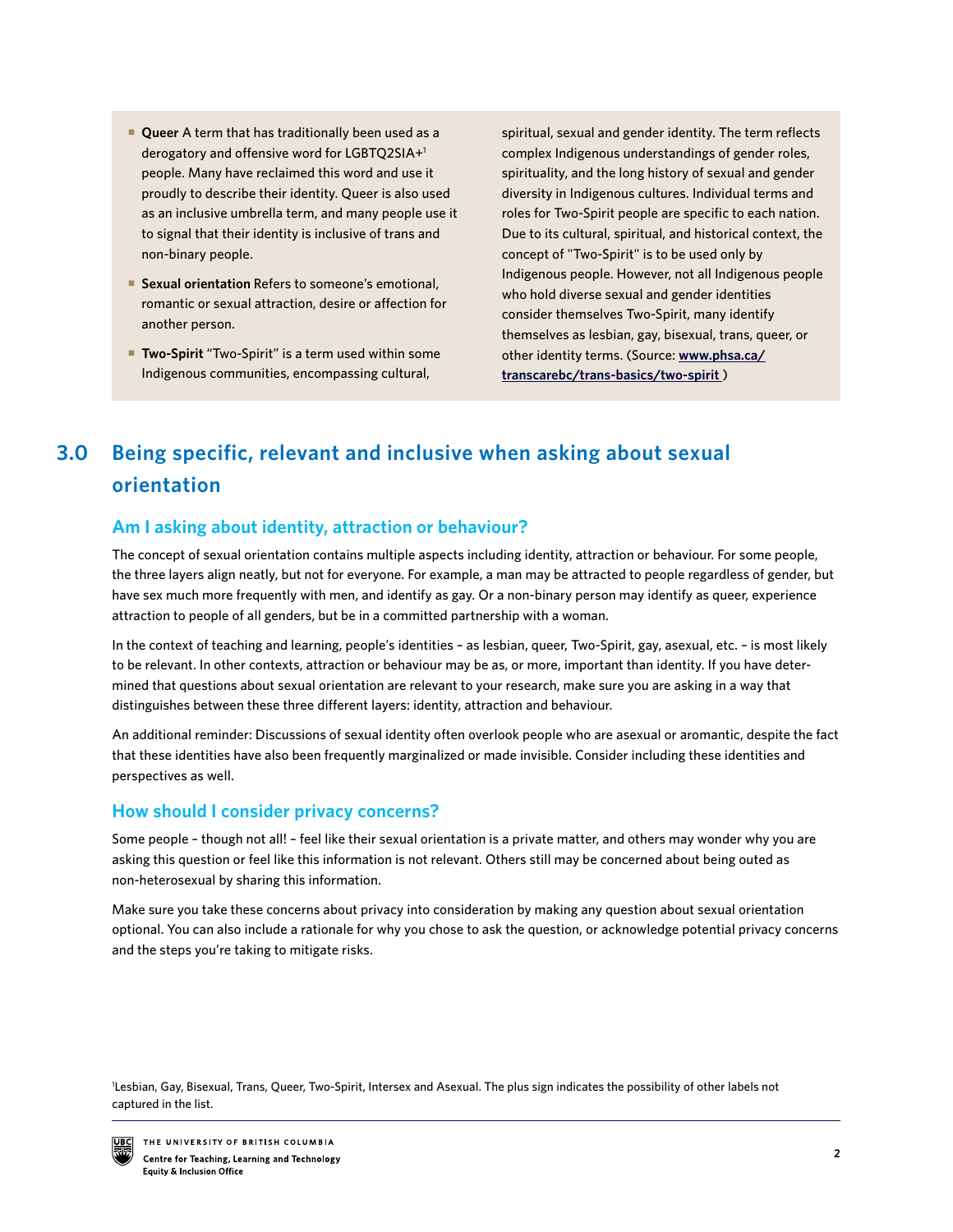# **How many options should I give participants?**

There is no simple answer because this depends on your analysis plan.

Often people are tempted to be inclusive by offering many response options. The problem is that there are so many different ways that people identify their sexual orientation that it is almost impossible to provide a comprehensive list of identities. Even long lists are likely to overlook some labels or identities that are meaningful to some respondents.

Start by considering what you are planning to do with the data. What information do you actually need? Do you need a large sample size for each of your categories so that you can run meaningful statistical analyses? Or is it more important to your project that you capture the multiplicity and complexity of people's identities? What are the advantages and disadvantages of including more or fewer categories?

If you need large sample size, then limiting response options may make sense to try and ensure that no category is too small to be taken into account during analysis. You still need to think about creating a meaningful choice among your response options, as it will likely be important to distinguish between categories beyond heterosexual and non-heterosexual. For example, some research shows that the experiences of bisexual people can be distinct from the experiences of people who are gay or lesbian.

If you are not planning to run statistical analyses, an open-ended field may be an option. It will give people an opportunity to identify their sexual orientation without any preconceptions on your part. It can also allow you to uncover new language being used amongst your research participants to describe their sexual orientation. However, it may make it difficult for the research team to make sense of some of the data. Consider what you might make of a respondent identifying as a straight asexual man, or as a lesbian man.

You should also generally avoid open-ended fields if you need to have categories to report on the research (e.g., 53% of respondents identified as X) because this likely means that you will have to re-categorize people's answers during the analysis phase. Not only is this difficult to do with complex data, it also raises ethical questions about researchers imposing categories onto their respondents, especially when these respondents have underrepresented or marginalized identities.

There is a wide range of possibilities between these two extremes (very limited response options and open-ended fields). We give examples below.

# **Should I include an option for people to write-in their identity?**

An option for write-ins (often framed as 'my identity is not listed above, please specify:') often seems like an easy way to be inclusive of people's complex identities. However, because write-ins make analysis much more complicated, the pros and cons of having an open-ended write-in option should be considered carefully. What is your plan for analyzing these categories? How will you make sure that the complexity of people's identities is recognized? What will you do with categories that cannot be reported because they have fewer than five respondents (for example, how will you make sure participants feel represented by the umbrella term you decide to report them under)?

One potential benefit of write-in categories is that they can help uncover new language as it emerges. For example, 'queer' used to be primarily used as an insult, but this has significantly changed over time and now it has been reclaimed by many people as a positive identity label.

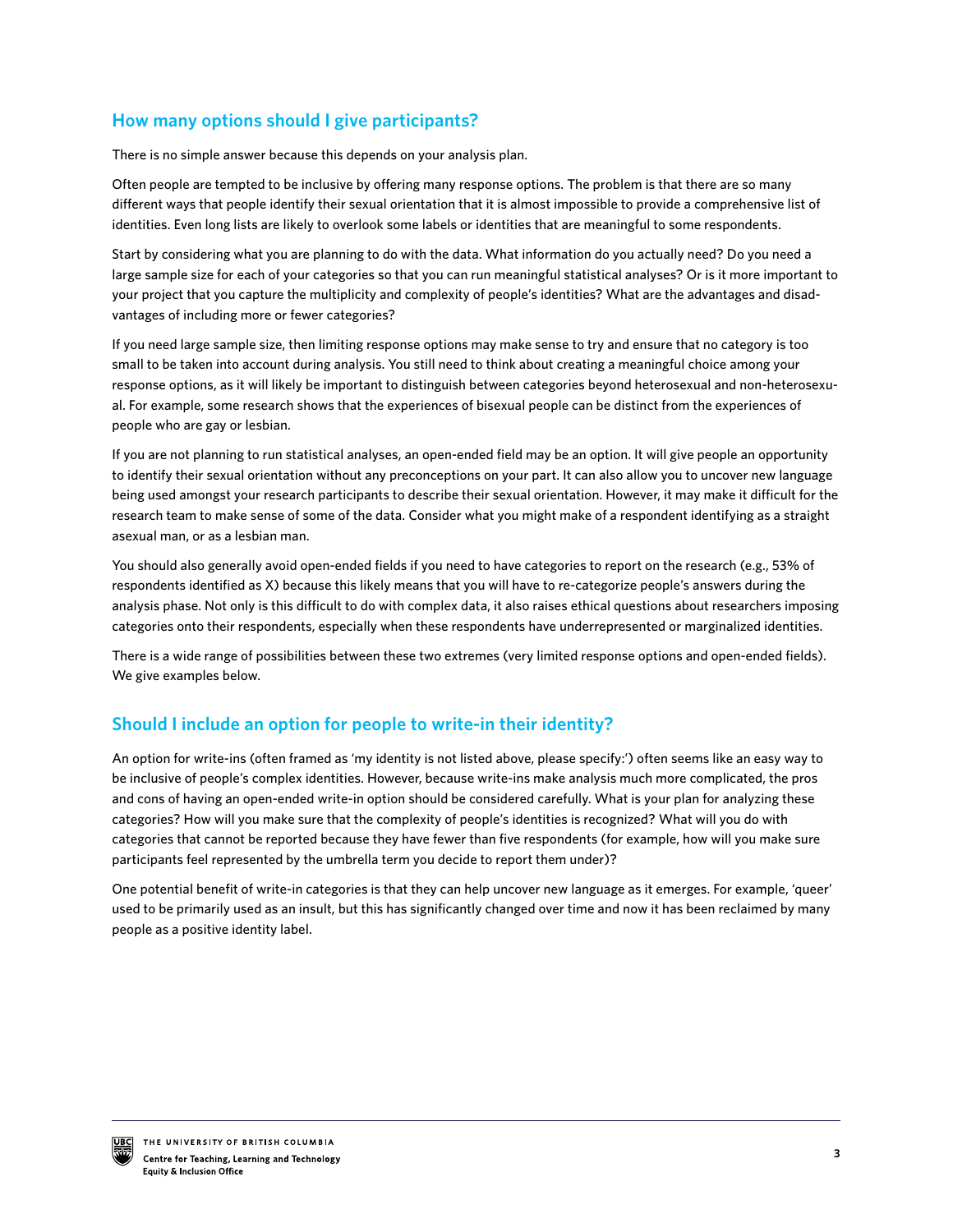## **What about asexuality?**

As noted above, asexuality is often forgotten in conversations about sexual orientation. Make sure to include if it might be relevant to your work. If you are primarily interested in people's romantic rather than sexual identities, it may be worth including aromantic in addition or instead of asexual.

## **How can I take into account non-binary genders?**

Historically, our understanding of sexual orientation assumed that there were only two genders, and people could be attracted to men, women, or both.

To make sure you take into account non-binary people when asking about sexual orientation, make sure you:

- **Avoid definitions and wording that implies there are only two genders or sexes. For example, instead of asking if people are attracted to people of the opposite sex, ask if people are attracted to people of a gender different from their own.**
- **Make sure to include at least one option that can be inclusive of being attracted to non-binary partners (e.g., queer, pansexual).**

# **What if I am I interested in sexual orientation or experiences of homophobia?**

In some cases, people's perceived sexual orientation may matter as much as their actual sexual orientation. People may make assumptions about someone else's sexual orientation, often based on their gender expression (including their hairstyle, clothing, speech patterns, physical appearance). As a result, people who are not gay or lesbian may still encounter and be impacted by homophobia.

If your research is concerned with experiences of stigma and marginalization, you may want to take these cases into consideration.

#### **Examples of inclusive questions 1.0**

Note: These questions focus on dimensions of identity as we are concerned primarily with the teaching and learning context.

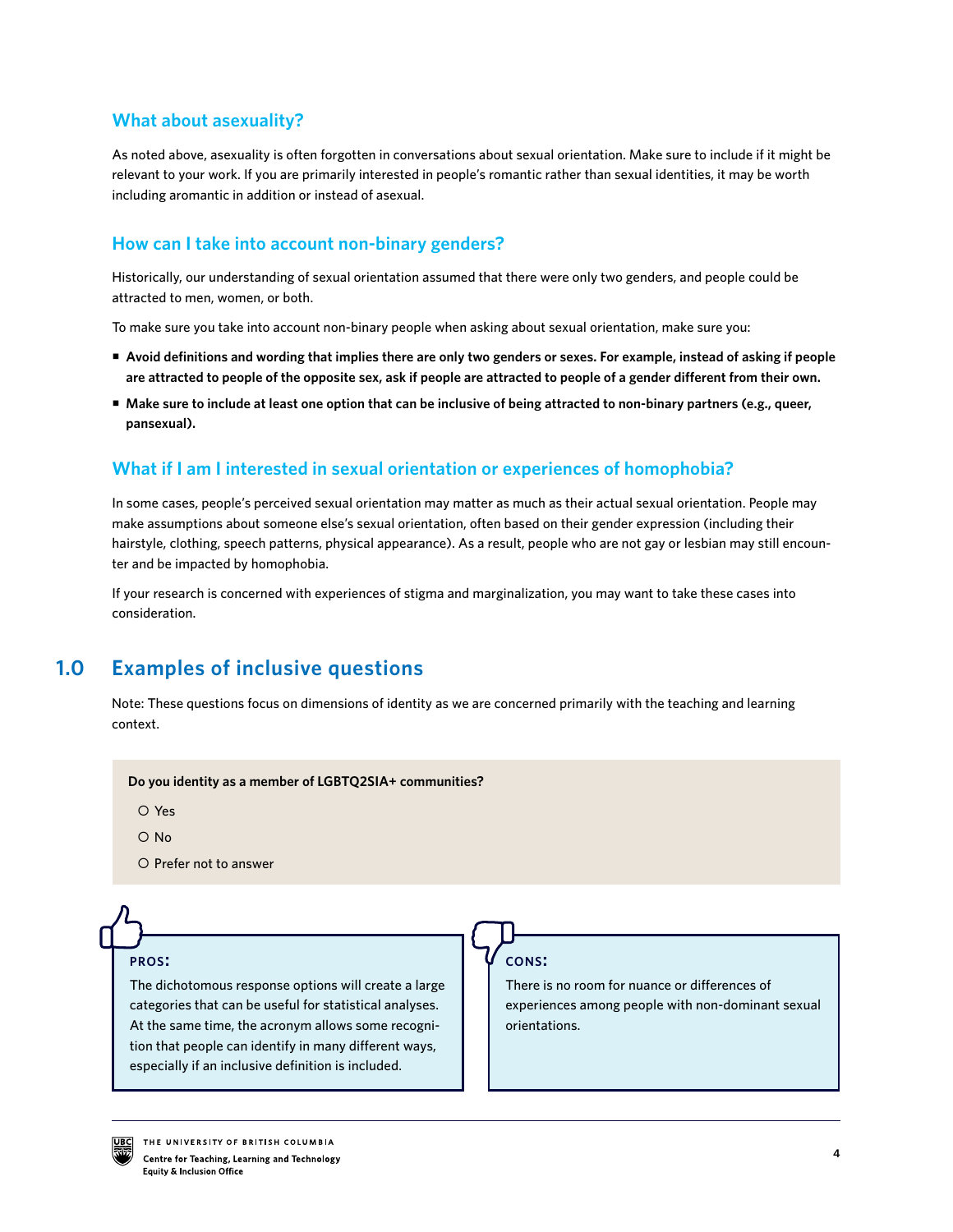| <b>Choose one</b>    |                        |
|----------------------|------------------------|
| How do you identify? |                        |
| $O$ Gay              | O Pansexual            |
| $O$ Lesbian          | O Straight             |
| O Queer              | O Asexual or aromantic |
| O Bisexual           | O Prefer not to answer |

### **pros:**

The list captures many of the major identity labels and still allows people to give some detail about their identity.

#### **cons:**

Some people may not see themselves reflected in these options. Some people may identify with more than one of these labels (queer and lesbian, for example).

#### *Open-ended question*

\_\_\_\_\_\_\_\_\_\_\_\_\_\_\_\_\_\_\_\_\_\_\_\_\_\_\_\_\_\_\_\_\_\_\_\_

**What is your sexual orientation? (e.g. gay, lesbian, straight, pan, queer, etc.)**

**pros:**

This open ended question allows respondents to identify in the language that feels meaningful to them.

### **cons:**

Data generated by this question cannot be easily (or necessarily ethically) grouped for statistical analysis or reporting purposes. Depending on the fluency of your research population around sexual orientation, some participants might not know how to answer.